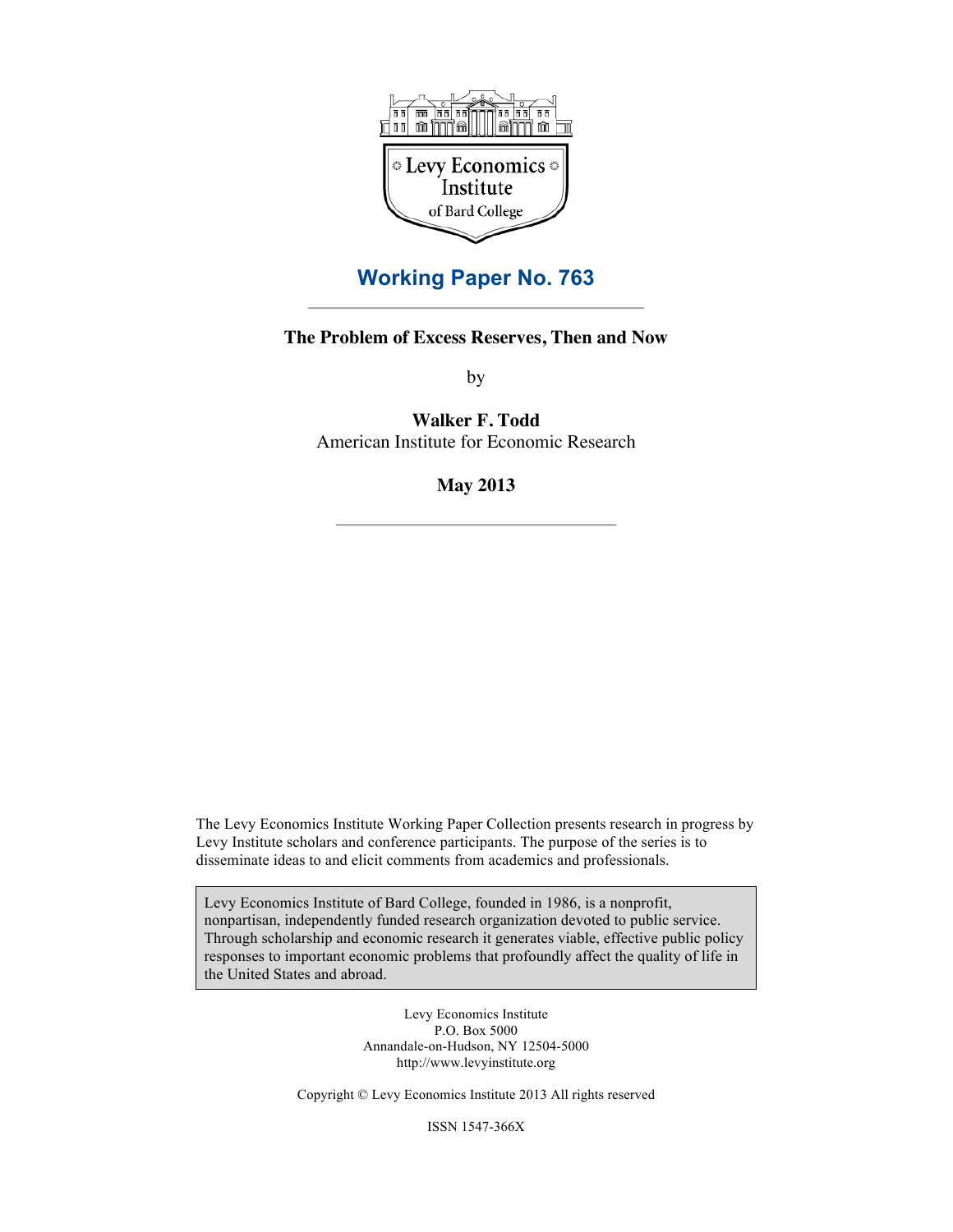## **ABSTRACT**

This working paper looks at excess reserves in historical context and analyzes whether they constitute a monetary policy problem for the Federal Reserve System (the "Fed") or a potentially inflationary problem for the rest of us. Generally, this analysis shows that both absolute and relative sizes of excess reserves are a big problem for the Fed as well as the general public because of their inflationary potential. However, like all contingencies, the timing and extent of the damage that reserve-driven inflation might cause are uncertain. It is even possible today to find articles in both scholarly circles and the popular press arguing either that the inflationary blowoff might never happen or that an increasing tendency toward prolonged deflation is the more probable outcome.

**Keywords:** Excess Reserves; Federal Reserve; Fed; European Central Bank; ECB; Quantitative Easing; Monetary Stimulus

**JEL Classifications:** E51, E52, E58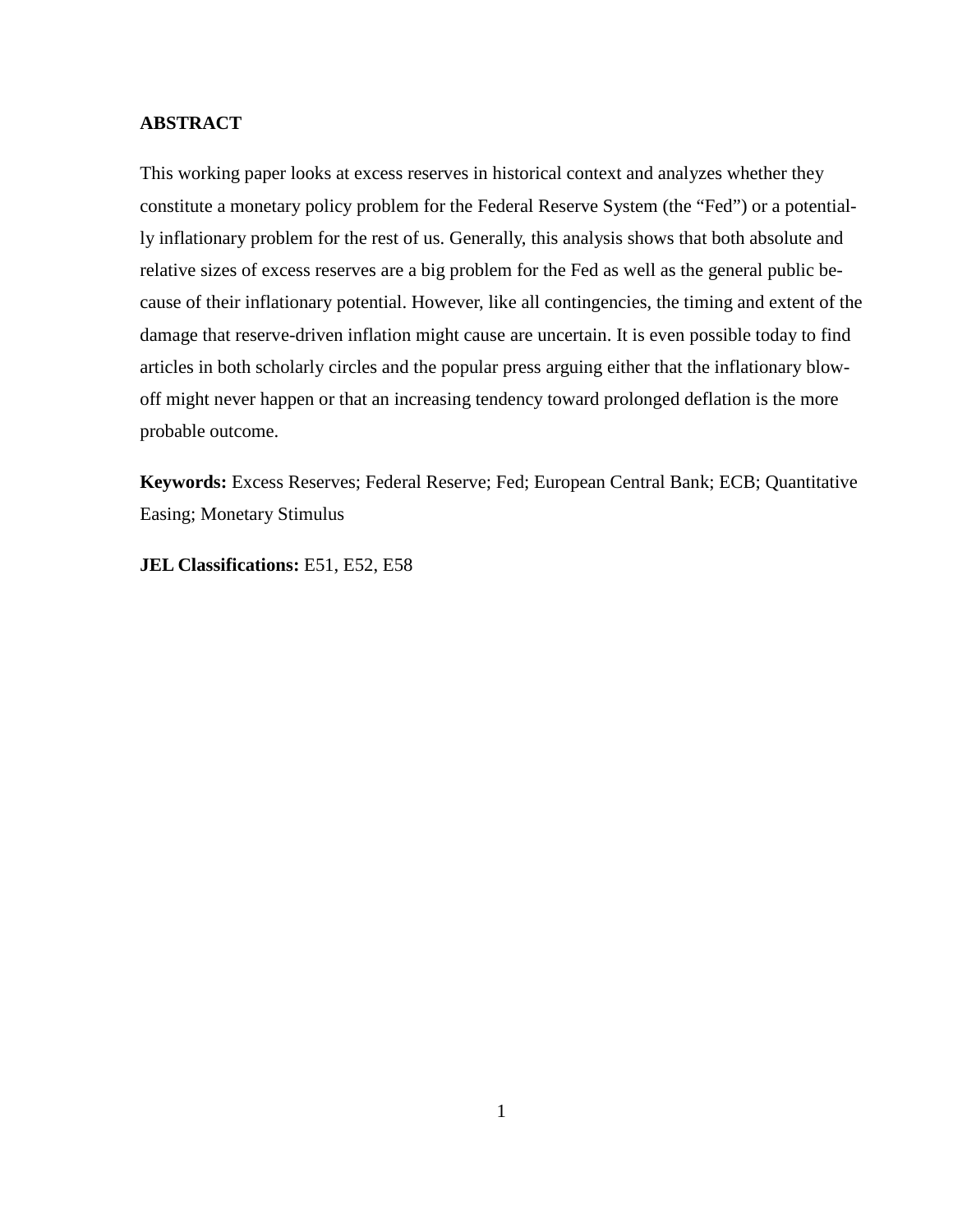#### **WHAT ARE EXCESS RESERVES, AND WHY MIGHT THEY MATTER?**

The most recent H.3 release from the Board of Governors of the Federal Reserve System (the "Board") shows excess reserves of about \$1.794 trillion (data as of April 17, 2013, and most recent data from that date). The current level of excess reserves is the highest ever reached in nominal, real (inflation-adjusted), and relative terms, by a factor of multiple whole integers. Total reserves now are \$1.905 trillion, with about \$112 billion of required reserves. Only the level of required reserves could be considered normal in any historical context.

Excess reserves are the surplus of reserves against deposits and certain other liabilities that depository institutions (loosely called "banks") hold above the amounts that the Board requires within ranges set by federal law. The general requirement is that covered institutions maintain reserves at least equal to ten percent of liabilities payable on demand. For the first time in history, there is statistical evidence that as much as one-half or more of excess reserves are held for United States banking offices of foreign banks.

This working paper looks at excess reserves in historical context and analyzes whether they constitute a monetary policy problem for the Federal Reserve System (the "Fed") or a potentially inflationary problem for the rest of us. Generally, this analysis shows that both the absolute and relative size of excess reserves are a big problem for the Fed as well as the general public because of their inflationary potential. However, like all contingencies, the timing and the extent of the damage that reserve-driven inflation might cause are uncertain. It is even possible today to find articles in both scholarly circles and the popular press arguing either that the inflationary blow-off might never happen or that an increasing tendency toward prolonged deflation is the more probable outcome.

The Fed has fewer effective and politically palatable policy tools than its public statements indicate for dealing with excess reserves of the current magnitude. If the Fed were willing to take politically painful policy actions when the need arose, it could deal with the excess reserves effectively. Unfortunately, an ineffective response arising from a desire simply to muddle through is more likely, thereby giving rise to unacceptable levels of inflation, followed by tighter credit conditions and, finally, fewer sustainable employment opportunities because of weak domestic investment.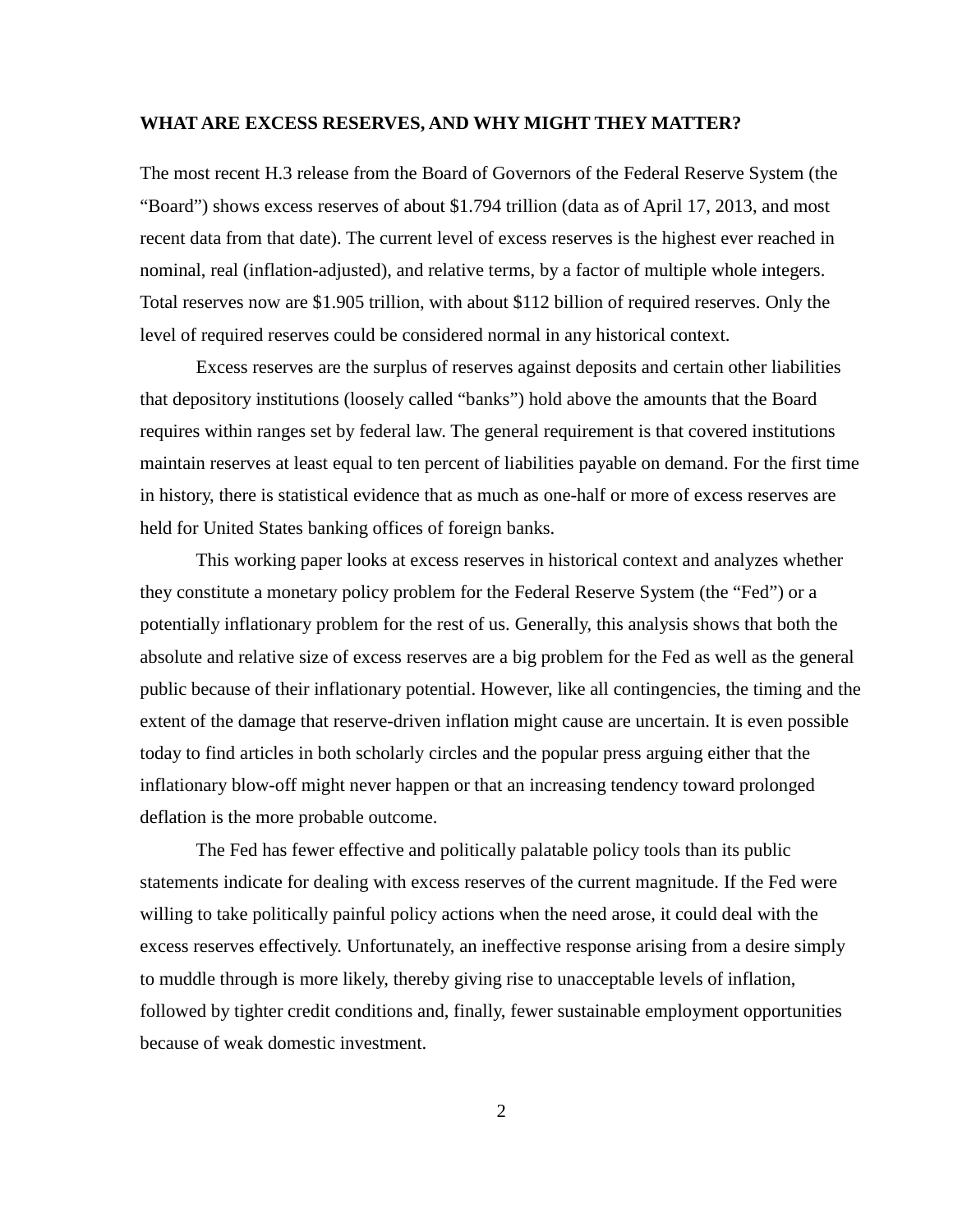#### **WHAT ARE BANK RESERVES GENERALLY?**

In banking systems over the last 350 years or so, human experience has taught that banks (persons or institutions accepting deposits of money and promising to redeem them in money on demand or at a stated future time) may need to retain reserves against deposits. Reasonable people can disagree about the nature and proportional amount of those reserves, ranging from zero (a classical position associated with the free banking movement) to 100 percent (generally a 20th-century concept called "safe banking" or "narrow banking").

The nature of banking reserves depends on the legal and institutional structure of the banking system. Frequently encountered historical reserves include gold and silver coin or bullion, full-faith-and-credit securities of the US Treasury, coins and currency issued by the Treasury, and foreign currency and coins granted lawful-money status under applicable law. In countries with central banks, deposit accounts at the central banks are reserves of banks that hold those accounts. Most of the current reserves of the US banking system are deposit accounts held at the Federal Reserve banks.

Correspondent banking arrangements also may play a role in reserve management. A larger bank's reserve account at the central bank may include pass-through reserves held for smaller banks. In the US, before the creation of the Fed in 1913, national banks (in existence since 1863) were required to maintain reserve accounts at designated reserve city banks, and these banks, in turn, were required to maintain reserve accounts at banks in any of three cities: New York, Chicago, and St. Louis (central reserve cities).

At various times in US history, as well as currently, vault cash (funds held as coins or currency at banks and at approved armored carrier companies) counted as reserves and could be used to satisfy the entirety of any statutory or regulatory reserve requirement. Before the onset of the current financial crisis in the fall of 2008, vault cash frequently satisfied all the reserve requirement for smaller banks and usually between 80 and 90 percent of the requirement for the entire US banking system. Reserve accounts held at the Federal Reserve banks often were little more than clearing accounts covering the settlement of checks and wire transfers of funds.

Under current rules, primarily the Board's Regulation D (12 CFR Part 204), depository institutions are required to hold reserves equal to ten percent of their demand liabilities, which includes checking and other accounts subject to withdrawal by orders to pay third parties. Since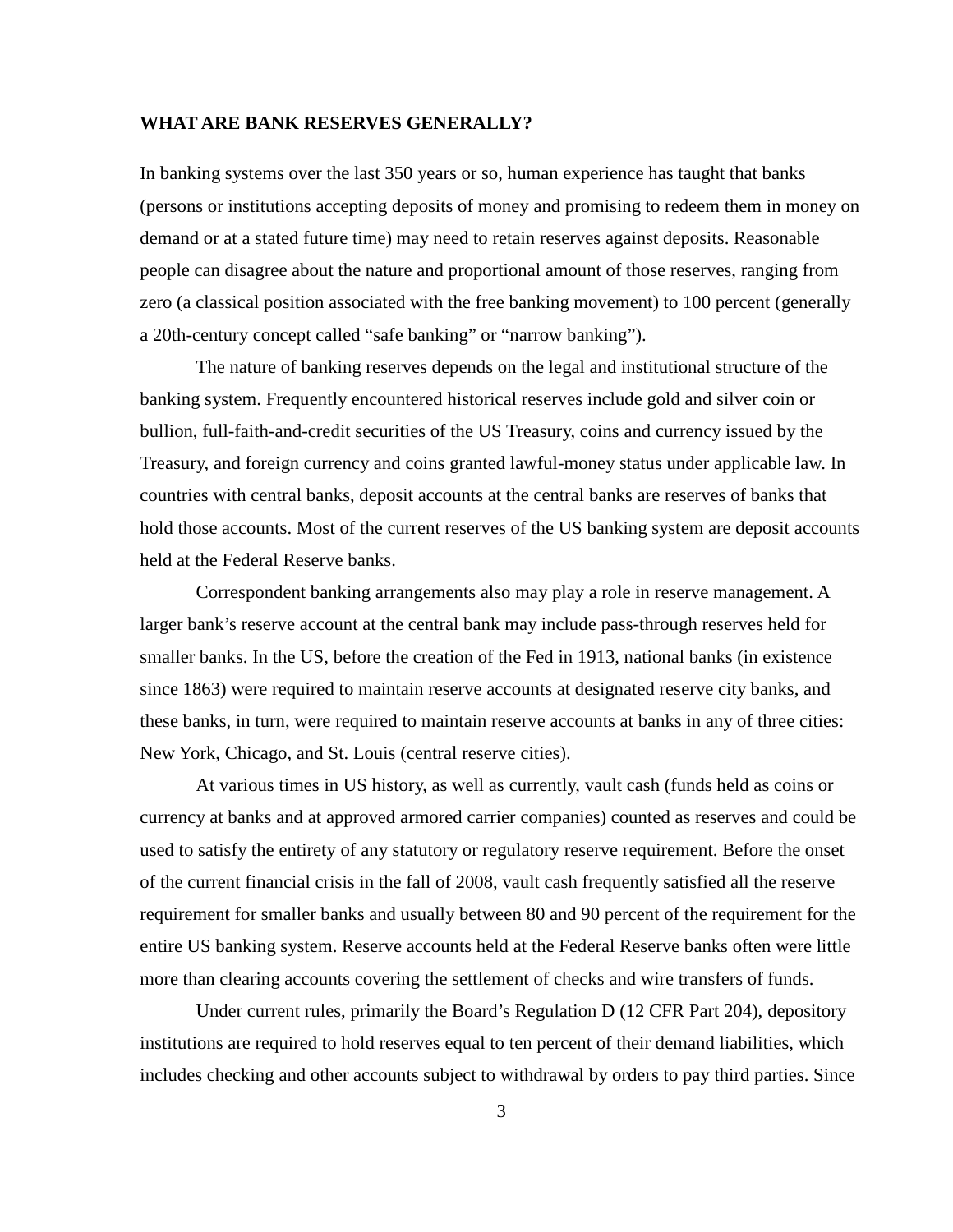the 1970s, however, banks have devised increasingly creative ways to enable depositors to have accounts with ready access for withdrawal or for transfer to third parties that technically are not demand liabilities (for example, "sweep accounts"). The rise of these accounts has led some commentators to suggest that reserves have lost their traditional function of constituting a liquidity backstop for the banking system and that a modern banking system could function reasonably well with no required reserves at all. However, most such commentary was published before the present crisis, and there is a general move among banking system supervisors now to increase the liquidity requirement for banks. Central bank reserves satisfy at least a significant part of that liquidity requirement.

#### **HOW THE FED CREATES EXCESS RESERVES**

The Fed creates reserves both passively and directly. When the Federal Reserve banks began operations after 1914, member banks initially deposited the reserves then required (13 percent of demand liabilities) at their Federal Reserve banks. Depository institutions beginning operations today essentially do the same thing.

The original purpose for discount window assistance from the Federal Reserve banks was to enable member banks to maintain required reserves. Banks deposit approved forms of collateral for advances with the Federal Reserve banks, and then the Federal Reserve banks lend the amounts that banks request within the valuation limits of that collateral. In this example, the Fed creates new reserves for the banking system through the discount window.

During the 1920s, the Fed discovered that, when it purchased US government securities, or when it purchased foreign exchange or bankers' acceptances in the open market, its actions affected the aggregate level of reserves in the banking system. More purchases increased reserves, while more sales reduced reserves. After the 1930s, the Fed relied increasingly on open-market purchases and sales as the principal tool for monetary policy operations, and nonemergency use of the discount window eventually became a comparatively trivial amount (usually only in the tens or hundreds of millions of dollars, a mere rounding error on the Fed's books). In the Fed's weekly H.4.1 accounting statement for transactions through August 1, 2007, the last statement date unaffected by measures taken to cope with the present crisis, total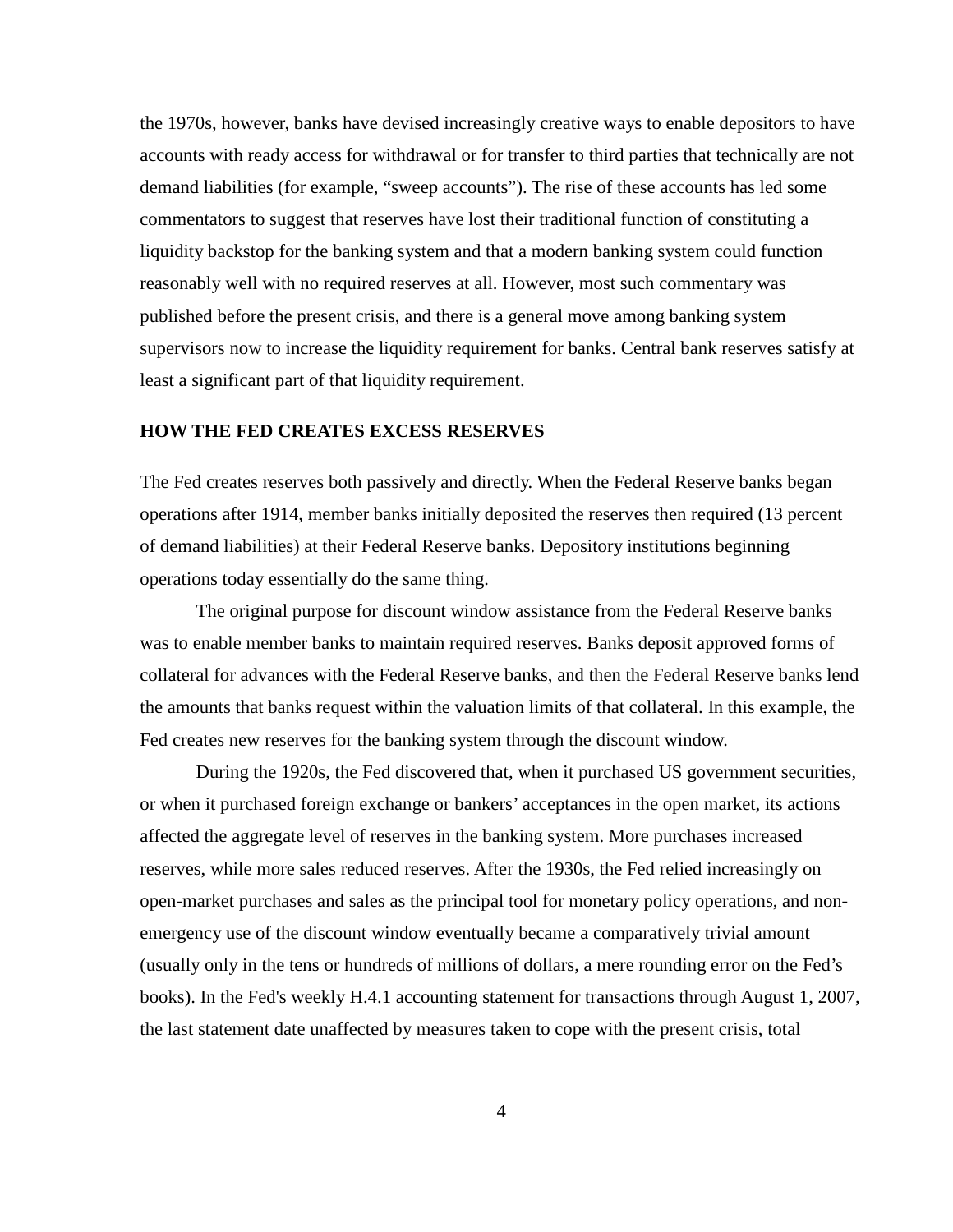ordinary borrowings at the discount window were only \$3 million in a monetary base of \$823 billion.

The Fed's variable liabilities, including its reserve accounts, are the main components of the monetary base. That variable base usually is considered to consist of currency in circulation plus banks' reserve accounts, including vault cash. Before August 2007, the Fed's reserve accounts were equal to about 5.1 percent of the monetary base. Today, the Fed's reserve accounts, nearly all of which are in excess of the amounts required, are equal to 63 percent of the monetary base. Required reserves are only 3.7 percent of the monetary base.

#### **THE GREAT INCREASE OF EXCESS RESERVES**

The monetary part of the Fed's overall balance sheet ("factors affecting reserve balances") has expanded from about \$909 billion before the crisis to about \$3.3 trillion currently. Of the \$2.4 trillion increase, \$1.8 trillion is excess reserves. The excess arose originally from the Fed's emergency lending activities after August 2008, increasing from less than \$2 billion of excess reserves then to \$767 billion by year-end 2008.

Afterward, from early spring throughout 2009 and until mid-year 2010, the Fed engaged in the first major quantitative easing program of purchases of government agency debt and agency-guaranteed mortgage-backed securities. The Fed's purchases reached a cumulative total of \$1.285 trillion, and excess reserves reached nearly \$1 trillion. Essentially, the new reserves provided by the purchases program enabled the banking system to fund the repayment of about \$1 trillion of various forms of advances to financial institutions under the emergency lending program. The emergency lending program ended, but quantitative easing replaced it.

In early 2011, the Fed began its second round of quantitative easing, aimed at purchasing about \$600 billion of longer-term Treasury securities. When the program ended in June 2011, \$581 billion were added to excess reserves, with the peak amount of excess reserves outstanding reached in July 2011, \$1.618 trillion. The peak amount of monetary base that same month was \$2.681 trillion. Before the current quantitative easing program, which was announced in September 2012 and commenced in earnest in early 2013, these were the previous peak amounts. The earlier rounds of quantitative easing did not accomplish much, in other words, if the Fed's objective was to encourage banks to ease the terms of credit extensions for borrowers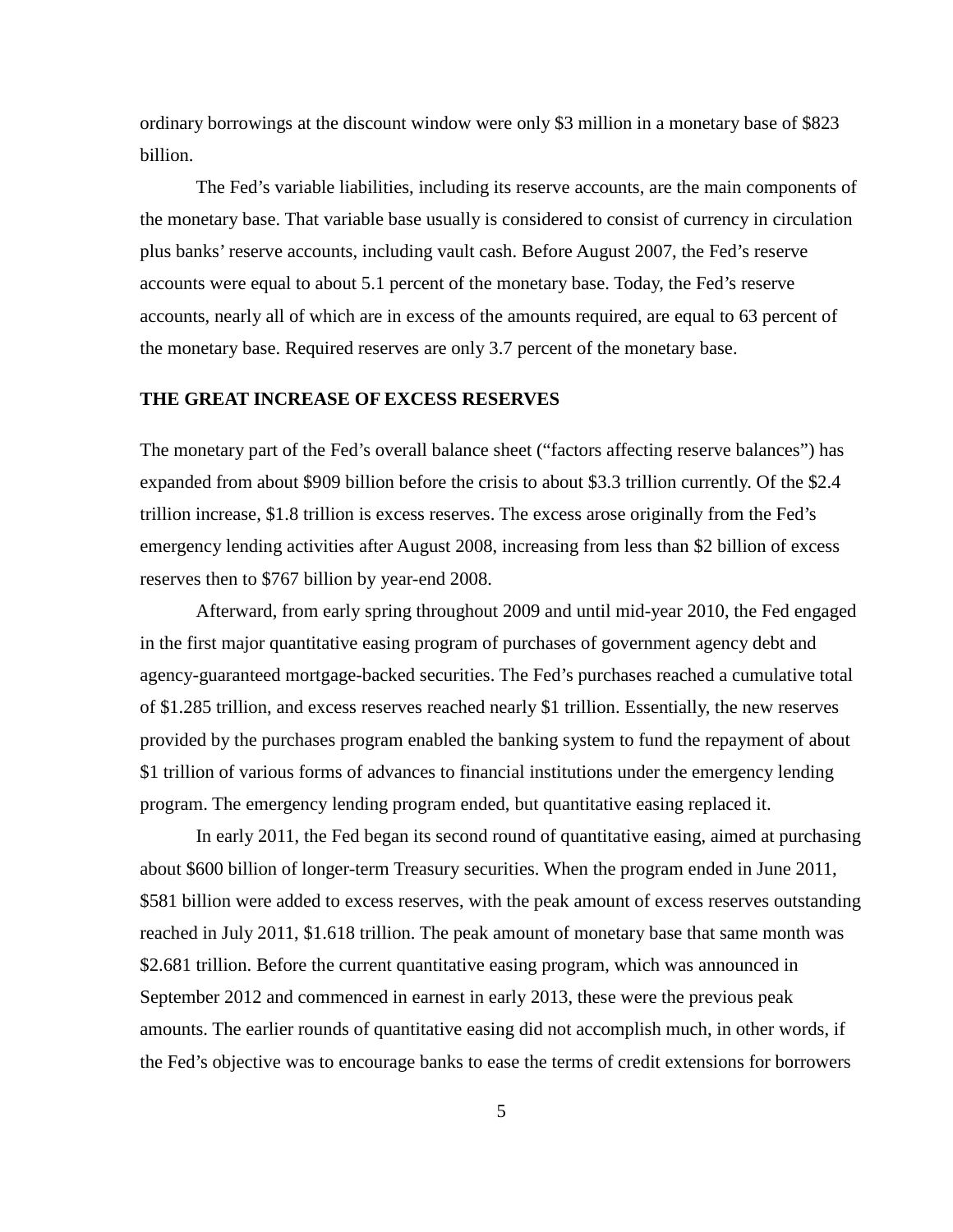and to stimulate economic growth. Instead, the Fed emerged from its purchase programs with an excess reserves problem that now is about 80 percent larger than the already vastly too large amount of excess reserves when the first quantitative easing program ended. It is difficult to see how a third and present round of quantitative easing makes sense in such a context.

The Fed should have learned from the experience of the earlier quantitative easing programs that its purchases of securities do little or nothing to increase the quantity of bank credit actually supplied to the general economy. Purchase programs might make sense in some circumstances if they helped make real interest rates positive, but generally real rates have been negative since 1Q2009. The Fed's methodology is not necessarily entirely irrational, but the evidence is that it simply has not worked.

## **RECENT SIGNS OF LIFE IN BANK LENDING AND MONETARY AGGREGATES**

After several years of comparative inactivity, bank lending activity for commercial and industrial (C&I) loans increased moderately in 2011. That positive trend continued in 2012 but may be decelerating in 2013. Reversing a long series of stagnant or negative quarterly numbers after the onset of the crisis, C&I loans increased in each quarter of 2011 and grew at an annual rate of 20.7 percent in August 2011, just ahead of eruption of the Greek financial crisis the following month. The increases continued at an annual rate of 12.5 percent throughout 2012, but the rate of increase has slowed in 2013 (3.34 percent to date, 8.9 percent annualized). In mid-April 2013, the domestic C&I loans total for all US banking institutions was 13.6 percent greater than in early August 2007, just before the European crisis-linked extraordinary maneuvers of the Fed began. That is an average annual increase of 2.4 percent for C&I loans in return for a 367 percent increase of the monetary base since August 2007 (65.7 percent per year, on average), now standing at \$3.024 trillion. The disproportion between intended cause (the monetary stimulus) and the observed effect (a comparatively trivial increase in bank credit expansion) suggests that the stimulus cannot achieve the desired real economic effects directly.

Some combination of factors beyond the merely monetary ones must have been present to account for the disproportion between monetary stimulus and credit expansion. It is respectfully suggested that those factors might include a failure of bank reform efforts in late 2008 and early 2009, abusive banking practices reflecting counterproductive changes in credit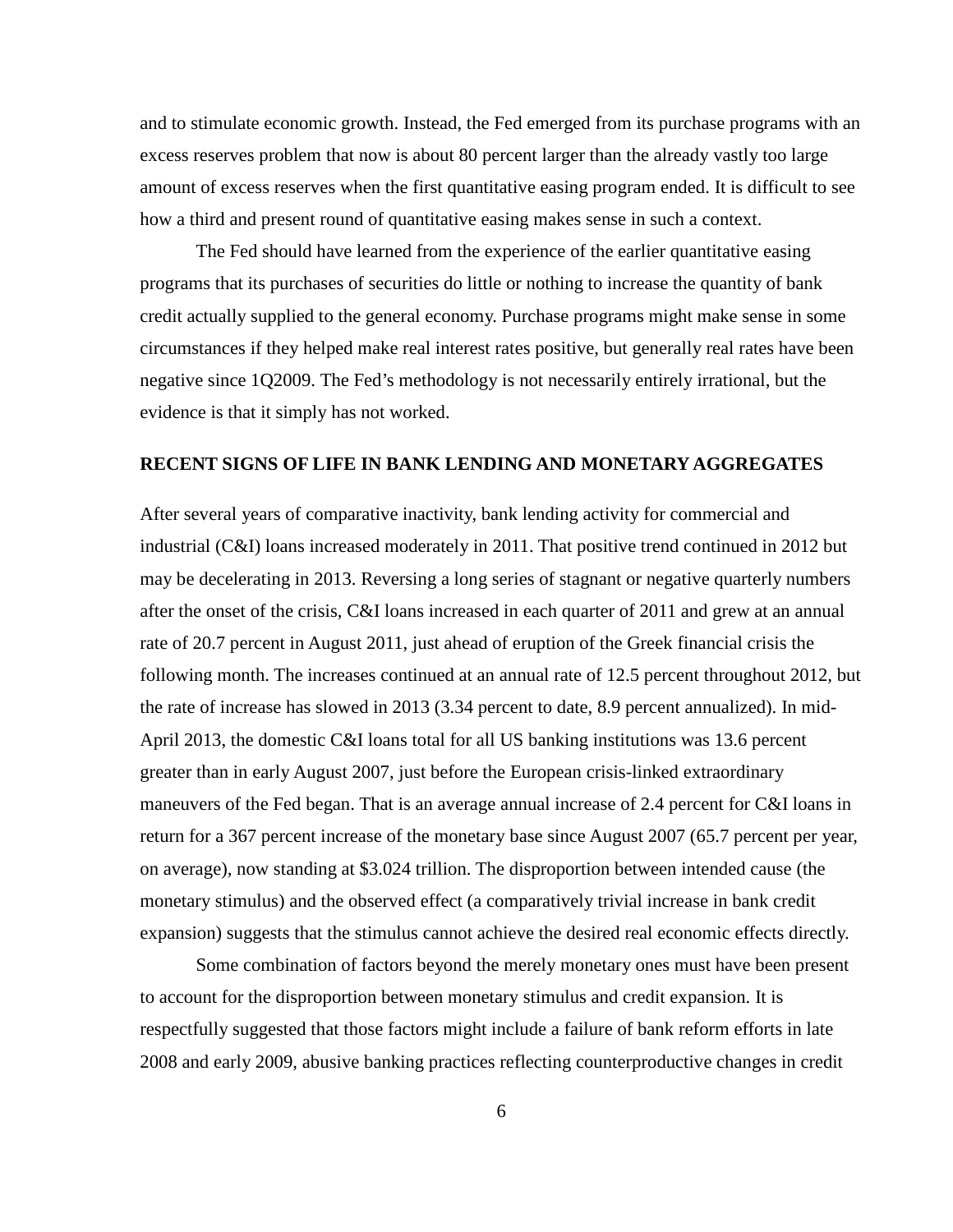reporting and credit scoring, supervisory emphasis on elaborate mathematical modeling of banks' credit and investment risks instead of direct attention to significant factors in banks' commercial and consumer loan agreements (like higher interest rates offered to borrowers than banks' own actually decreased costs of funds), and the payment of interest on bank reserves (for most of the time since the practice began in October 2008, at a rate significantly higher than contemporaneous market rates). Market consequences, including an increase of excess reserves, have to be expected when Federal funds command an annual interest rate of 0.15 percent while the Fed offers 0.25 percent for reserves (current rates).

The monetary aggregates, which were either stagnant or declining moderately during the first three years of the present crisis, began to show signs of life during 2010. The last low measure for M1 in the Federal Reserve Bank of St. Louis (FRED) series was \$1.699 trillion in April 2010. M1 reached \$2.123 trillion in September 2011, just before the Greek crisis. The upward trend continued throughout 2012, and the mid-April 2013 level of M1 is \$2.514 trillion, 48 percent greater than the post-2007 low (annual average increase of 16 percent since the low). The increase for M1 in 2013, however, has been 3.1 percent since year-end 2012 (8.3 percent annualized). $1$ 

In monetary terms, distinguished from Phillips-curve concepts like a direct link to employment numbers, Fed monetary policy has been conducted with no real guideposts. Excess reserves are not included in M1 (to avoid double counting), but now are equal to 71.3 percent of M1. If excess reserves were released to the public, M1 would increase by a large amount in short order, which in turn should bid up asset prices.

The behavior of M2 (which also excludes excess reserves) was similar to M1. The most recent low was \$8.466 trillion in January 2010. M2 now stands at \$10.536 trillion, an increase

<span id="page-7-0"></span><sup>&</sup>lt;sup>1</sup> The Fed's definition of M1 is the sum of (1) currency outside bank vaults, (2) traveler's checks of nonbank issuers, (3) customers' demand deposits at commercial banks (with minor deductions), and (4) other checkable deposits, like negotiable order of withdrawal (NOW) and automatic transfer service (ATS) accounts. Basically, this is currency held by the public plus demand deposit balances outside the Fed. M2 consists of M1 plus (1) savings deposits (including money market deposit accounts), (2) small-denomination time deposits (less than \$100,000), and (3) balances in retail money market mutual funds. Individual retirement account (IRA) and Keogh account balances are excluded from M2. Excess reserves, required reserves, clearing balances held at the Federal Reserve banks, and the like, are components of the Fed's monetary base but would constitute double-counting of the same factors if included in M1 and other monetary aggregates. Such accounts are readily spendable media of exchange (transaction accounts), but counterparts of these accounts already are included in M1, for example, as components of customers' demand deposits at commercial banks. The quantities of liquidity to fear for inflationary consequences are either monetary base or M1/M2, but not both simultaneously.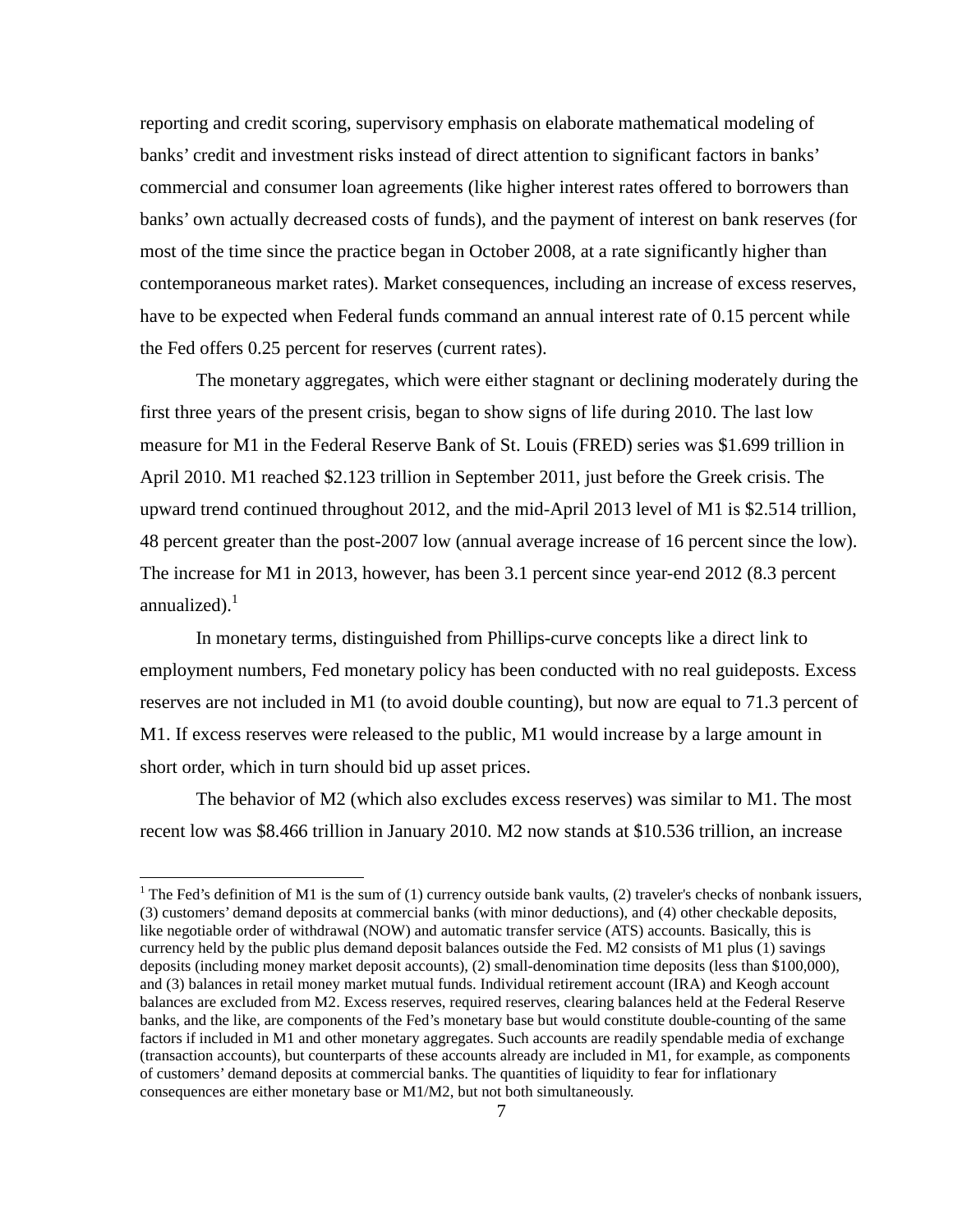of 24.4 percent from the low (5.58 percent average annualized). However, the increase of M2 for the first 4.5 months of 2013 has been only 0.57 percent, an annualized rate of only 1.52 percent.

Are the rapid increases in the monetary aggregates since 2010 the harbingers of inflation yet to come, which should occur as the Fed's excess reserves first leak and then gush out into the banking system's mechanisms for the creation of money and credit? Only time will tell, but standard monetarist theory holds that increases of Federal Reserve credit (expansion of its balance sheet and of the monetary base) lead inexorably to increases in spendable media of exchange held by the public, usually with a long and variable lag (6–18 months), with consequent increases in the consumer price level.

If the monetarists are right, then the time for the Fed to stop its monetary easing policies already is long since passed, and proposals for continuing the present round of quantitative easing would have to be considered utmost folly. Excess reserves, monetary base, and C&I loans increased by 27.3, 16.4, and 6.0 percent, respectively, since the current round of monetary easing began. So much monetary creation for so little measurable result, in other words.

## **THE EUROPEAN EXPERIENCE WITH EXCESS RESERVES IS LARGELY SIMILAR**

The continental European and US experiences with excess reserves since the onset of the present crisis have been similar, making allowances for the importance of the Greek financial crisis in causing expansive monetary efforts in Europe. Using the balance sheet of the European Central Bank (ECB) as a source of data analogous to the US data cited above, the measures below are presented.

|                                 | <b>Billions of euros</b> |            |            | Percent annualized,<br>5.58 years |
|---------------------------------|--------------------------|------------|------------|-----------------------------------|
|                                 | 08/01/2007               | 09/30/2011 | 04/19/2013 |                                   |
| Dollars per euro (closest week) | 1.3818                   | 1.3429     | 1.3065     |                                   |
| Required reserves               | 189.6                    | 204.9      | 329.8      | 13.2                              |
| Excess reserves                 | 0.1                      | 358.1      | 312.6      |                                   |
| Monetary base, US definition    | 925                      | 1513       | 1832       | 17.6                              |
| $M1$ (latest = end March 2013)  | 3754                     | 4755       | 5176       | 6.8                               |
| $M3$ (latest = end March 2013)  | 8304                     | 9466       | 9814       | 3.3                               |
| ECB gold reserve (market value) | 172                      | 420        | 435        | 27.4                              |
| ECB balance sheet               | 1195                     | 2289       | 2617       | 21.3                              |

*Table 1.* Comparable monetary data from the European Central Bank

*Source:* ECB (2013a)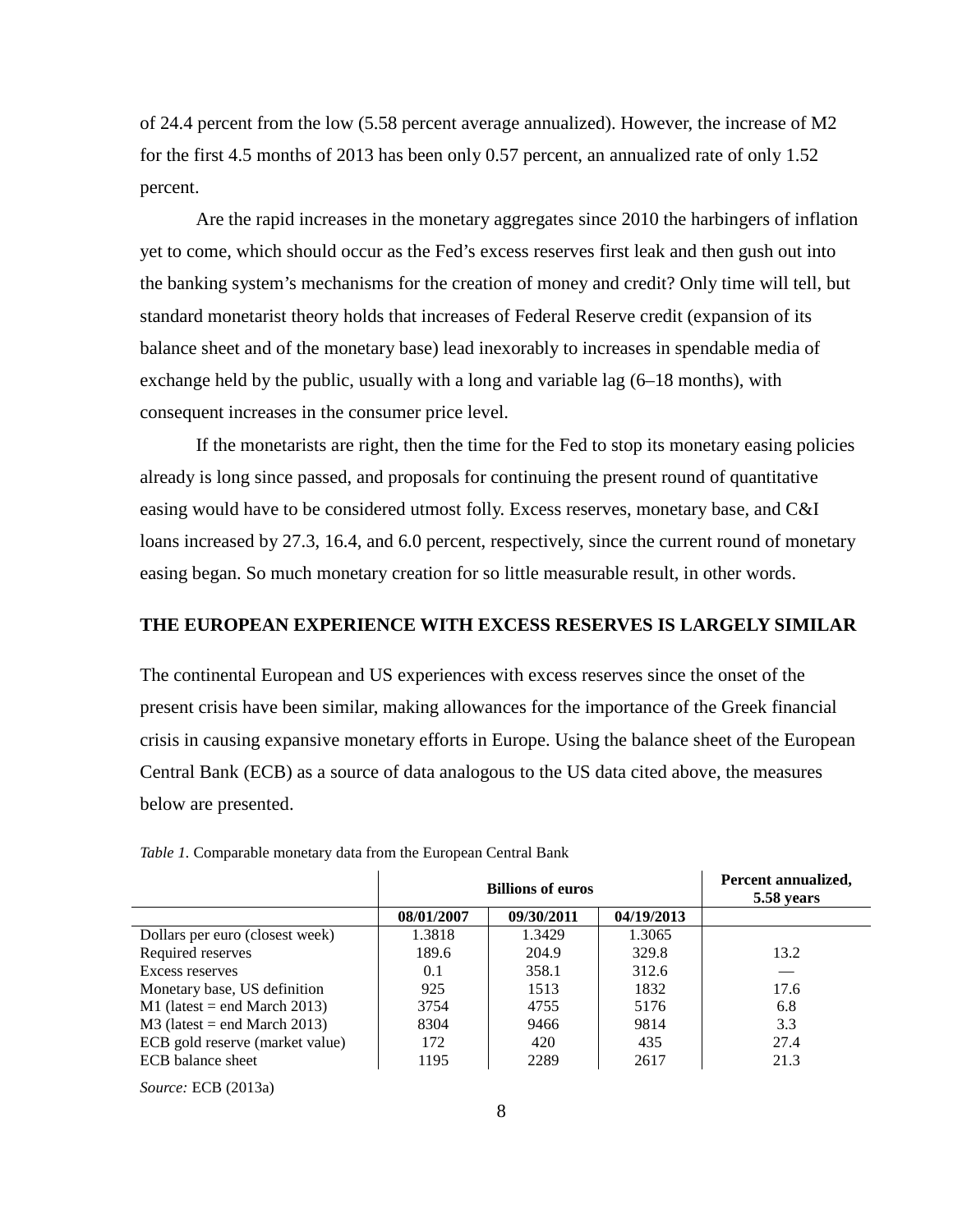The peak value for the euro during the crisis period was 1.5914 during the week of July 7, 2008. The low value was 1.1934 during the week of May 31, 2010, just before the first eruption of the Greek crisis.

The ECB raised its required reserve during the second week of July 2012, when excess reserves stood at 1.006 trillion euros. At that point, the ECB's balance sheet also was much larger, 3.085 trillion euros. Initially, about one-half of the excess was absorbed into the pool of required reserves, and the overall balance sheet then began to shrink toward the current level. Otherwise, the ECB experience has been roughly comparable to the Fed's experience: Much monetary creation and much expansion of the balance sheet and monetary base producing comparatively little credit expansion. In Europe, M3 (Table 1, above) is the monetary aggregate commonly used as the reference point for the base of expansion of bank credit and is the aggregate most useful to compare with US M2.

The brief conclusion about the European experience with excess reserves is that they were brought into some degree of control in mid-2012, but still are abnormally large compared with required reserves. The Fed is still a long way from achieving a comparable measure of restraint on the growth of excess reserves.

#### **THE KEYNESIAN COUNTER-ARGUMENT AND A RESPONSE**

Some Keynesian economists, led chiefly in the mainstream popular press by New York Times columnist, Princeton University professor, and Nobel Prize winner Paul Krugman, have been arguing almost since September 2008 that the US economy needed a monetary stimulus even greater than the \$786 billion fiscal stimulus package that Congress approved in 2009. Essentially, these Keynesians advocate a massive program of loans or purchases of securities by the Fed on top of any fiscal stimulus that Congress might enact.

The Board's spokesmen argue that the Fed's emergency actions in 2008–09 and the subsequent federal fiscal stimulus were necessary for the recovery, but these points are uncertain. Properly applied fiscal stimulus in appropriate amounts might have been enough, for example. The Board also argues that the Fed's subsequent quantitative easing programs, adding nearly \$2 trillion to the Fed's balance sheet, also were necessary for the degree of recovery thus far. The Fed drove short-term market interest rates to nearly zero by December 2008, a target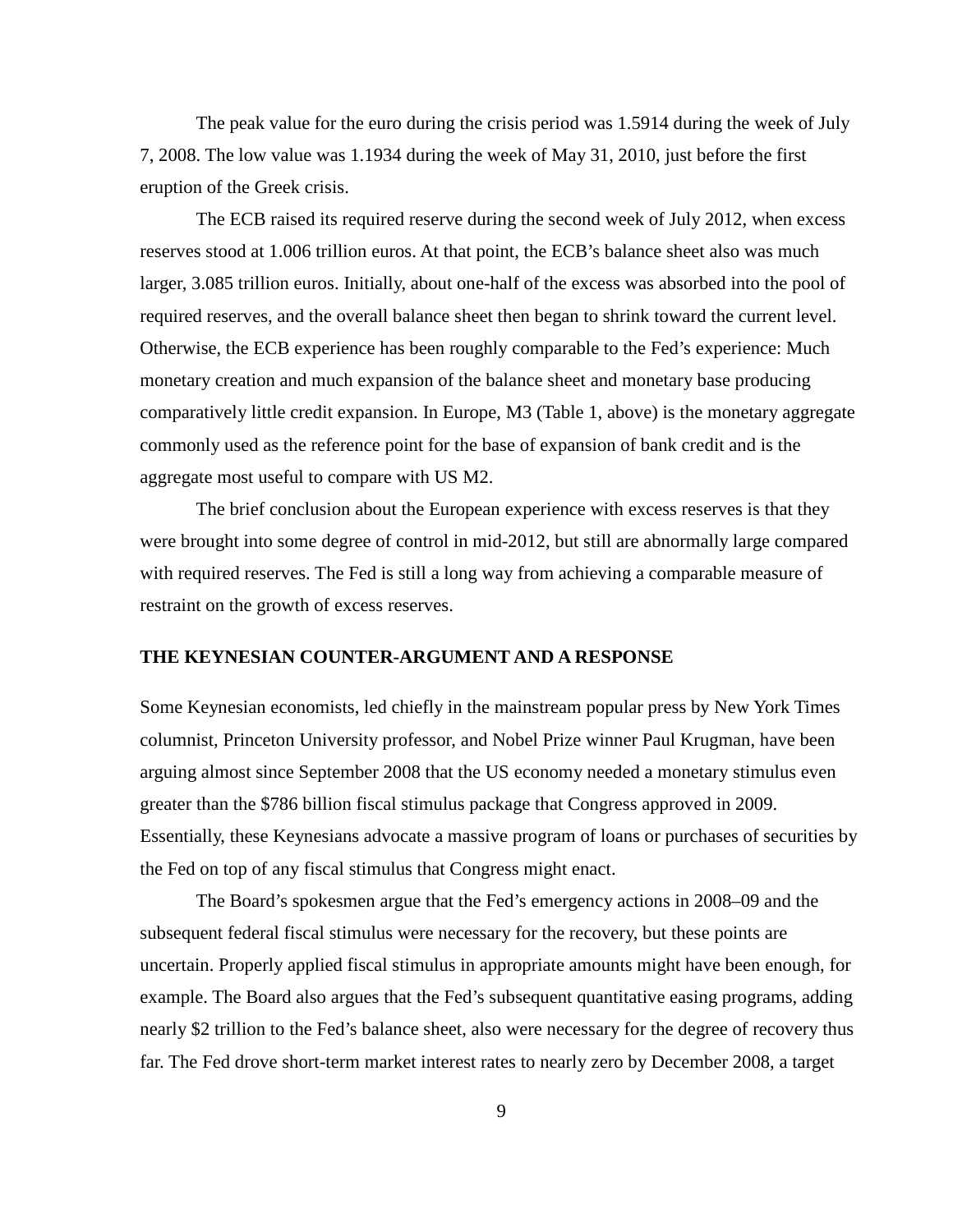range of 0–0.25 percent (annualized) for Federal funds, and announced its intention to pay interest on both required and excess reserves in October 2008. Paying interest had the effect of encouraging banks to retain excess reserves at the Fed.

Unfortunately, the Fed's interest rate policy discourages banks from making loans at prevailing market rates. For example, on October 13, 2011, the weighted average Federal funds rate was only 0.07 percent (annualized), and for several weeks some reported trades occurred daily at 0.01 percent. The four-week Treasury security secondary market rate fell below zero on several trading days in late September-early October 2011 (-0.01 percent). The lowest average rate for Federal funds was 0.06 percent on September 30, 2011, a quarter end date of great market turmoil due to concern about the Greek crisis. Such nominal interest rates effectively were zero, but real rates, as measured in the Treasury's Inflation-Protected Securities (TIPS) rates, have been below zero since 2010.

It is reasonable to argue that the impact of any Fed monetary stimulus has been reduced and possibly nearly eliminated by the payment of positive interest on excess reserves. Professor Edward J. Kane of Boston College explains the issue as follows in a note to this writer:

What is different about this experience is that the Fed is paying interest on these excess reserves. . . . What the Fed could do that it could not do before is to make that interest rate negative. Even a zero rate for excess reserves would be helpful. It would make lending more attractive to banks and put us back into the regime that monetarists have investigated in the past. A negative rate would break new ground. Excess reserves should pay less than the Fed funds rate to avoid subsidization. Excess reserves currently are more attractive than selling them as Fed funds because they can be rolled over at no cost and can be liquidated without waiting for a day to pass.

The Fed has offered an interest rate of 0.25 percent for excess reserves since the inception of the program. Gerald Dwyer of the Federal Reserve Bank of Atlanta (now at University of North Carolina–Charlotte) posted the following prophetic comment on the Bank's website in October 2009:

Currently, banks receive a higher interest rate from holding excess reserves than from holding three-month Treasury bills. As long as the interest rates on reserves and risk-free assets are similar and banks' demand for risk-free assets does not decline, there is no obvious reason why excess reserves will decline.

The market interest rate on three-month Treasury bills has been around 0.06 percent for several weeks at this writing (it was 0.09 percent in March 2013) and generally has been at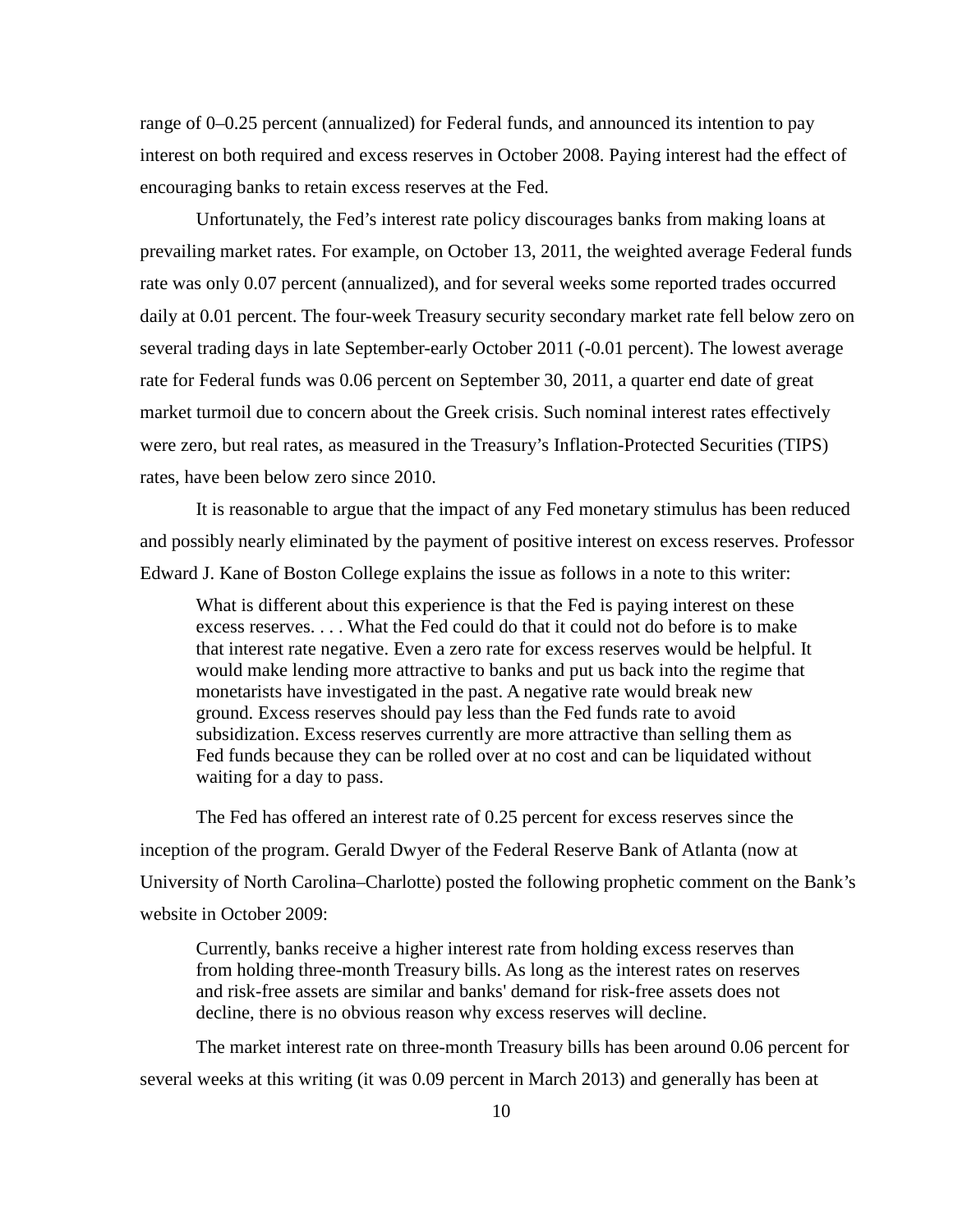comparable rates (well below 0.25 percent) since 2009. Professor Kane's observation and Mr. Dwyer's prediction generally have been borne out.

## **THE EXPERIENCE OF THE 1930s WITH EXCESS RESERVES**

The only prior occasion in Federal Reserve history when there were large and lasting amounts of excess reserves was, as one might expect, during the 1930s. They were not a factor in the formulation of Fed policy on money and credit throughout the 1920s. For example, in 1929, the estimated annual average of excess reserves was only \$43 million in a system with \$2.4 billion of total member bank reserves. Excess reserves remained at or near zero through year-end 1931, never exceeding \$130 million or about five percent of total reserves, and began to emerge as a notable issue only in early 1932.

Excess reserves first exceeded \$150 million in April 1932 and never were reduced to an amount that could be considered normal until 1942. The two peak amounts of excess reserves were reached in 4Q1935 and 4Q1940. The December 11, 1935, reporting date showed \$3.304 billion of excess reserves versus \$6.040 billion of total reserves, about 55 percent of the total. The same figures for October 30, 1940, were \$6.930 billion of excess reserves, 49 percent of the total of \$14.177 billion.

The proportion of excess reserves remained above or near 40 percent of total reserves through most of 1941 and declined steadily throughout 1942. The necessity of financing the US war effort forced innovations in all standard banking system, Federal Reserve, Reconstruction Finance Corporation, and Treasury financing devices. Banks' lending for governmentguaranteed defense production programs gradually eroded the quantity of excess reserves throughout 1941. The perceived problem of excess reserves finally was eliminated in 1942. Monthly averages of excess reserves fell to \$2.328 billion in 3Q1942, 19 percent of total reserves of \$12.234 billion, the lowest proportion since 1933. Afterward, excess reserves generally were not regarded as a monetary policy problem.

Research by Milton Friedman, Anna J. Schwartz (1963), Allan Meltzer (2003), and others over the years has documented amply the Fed's expressions of concern for free or excess reserves during the 1930s. The Fed frequently interpreted excess reserves as signals of monetary ease. Meltzer (2003, pp. 161–65, 734–36) points out that the Fed's dominant monetary policy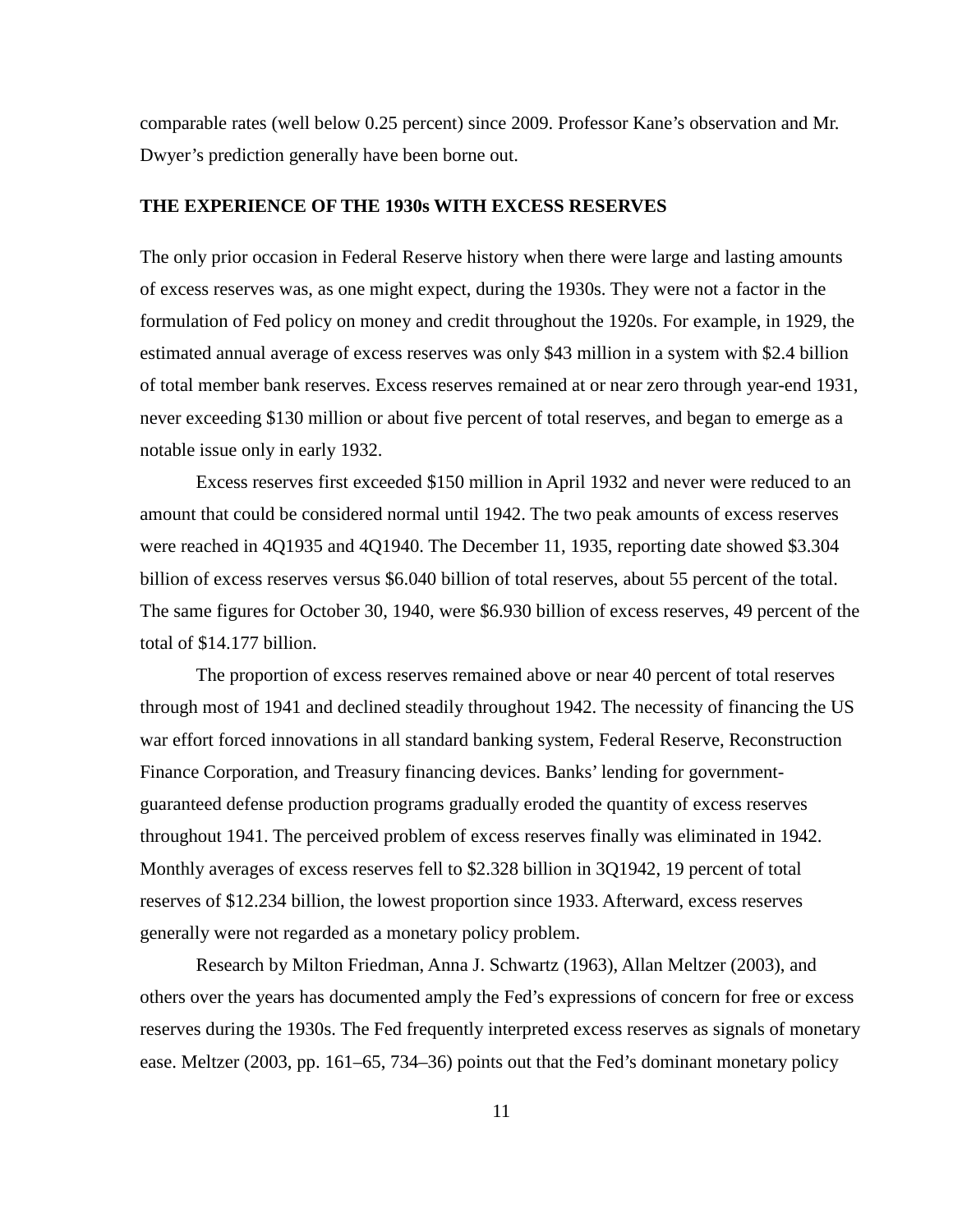model from the mid-1920s through the 1930s, the Winfield Riefler-W. Randolph Burgess model, was aimed at requiring the banking system, especially in New York, to operate without many excess reserves and constantly to need to borrow at least small amounts at the Federal Reserve banks' discount windows to meet their reserve requirements. Friedman and Schwartz (1963, pp. 517–34) interpret the influence of the Riefler-Burgess model consistently with Meltzer.

The Fed persistently interpreted excess reserves as a signal of insufficient policy tightness because banks' borrowings were below the desired target. The Board's official publications of the 1930s paid attention to excess reserves, generally in the context of rationalizing the absence of a more active program of open-market purchases of Treasury securities or commercial bills of exchange. Excess reserves also created a rationale for increasing reserve requirements to reduce or eliminate them.

The most notable Fed policy action on reserves in the 1930s, also the one most frequently criticized in subsequent academic publications, was the increase of reserve requirements in 1936–37. The Board doubled reserve requirements, from 13 percent of demand deposits at central reserve city banks to 26 percent, in three stages: August 1936, March 1937, and May 1937. There were corresponding but smaller increases for banks in other reserve cities. The increase temporarily absorbed excess reserves, which the Fed intended.

Friedman and Schwartz and Meltzer identify the Treasury's changing policies regarding sterilization of gold inflows from Europe as the driving factor in changes of excess reserve levels prior to the increased reserve requirements in 1936, as well as in the years afterward until World War II. Excess reserves fell to \$1.714 billion, about 28 percent of total reserves of \$6.206 billion, on September 16, 1936, and then rose until shortly after the second and third installments of the three reserve requirement increases were announced on January 30, 1937 (\$2.186 billion excess vs. \$6.768 billion required, February 17, 1937). Afterward, excess reserves fell to \$704 million (vs. \$6.636 billion required) on August 4, 1937.

The 1937 decline of excess reserves accompanied a simultaneous pronounced collapse of general US economic activity, which until then had been recovering nicely from the low level of 1933. Meltzer notes (2003, p. 522) that "[r]eal GNP fell 18 percent and industrial production 32 percent," with corresponding increases of unemployment, from mid-1937 to mid-1938. On April 16, 1938, the Board reduced the top reserve requirement by about one-sixth, from 26 to 22.75 percent at central reserve cities, with corresponding reductions elsewhere. Meltzer (2003,

12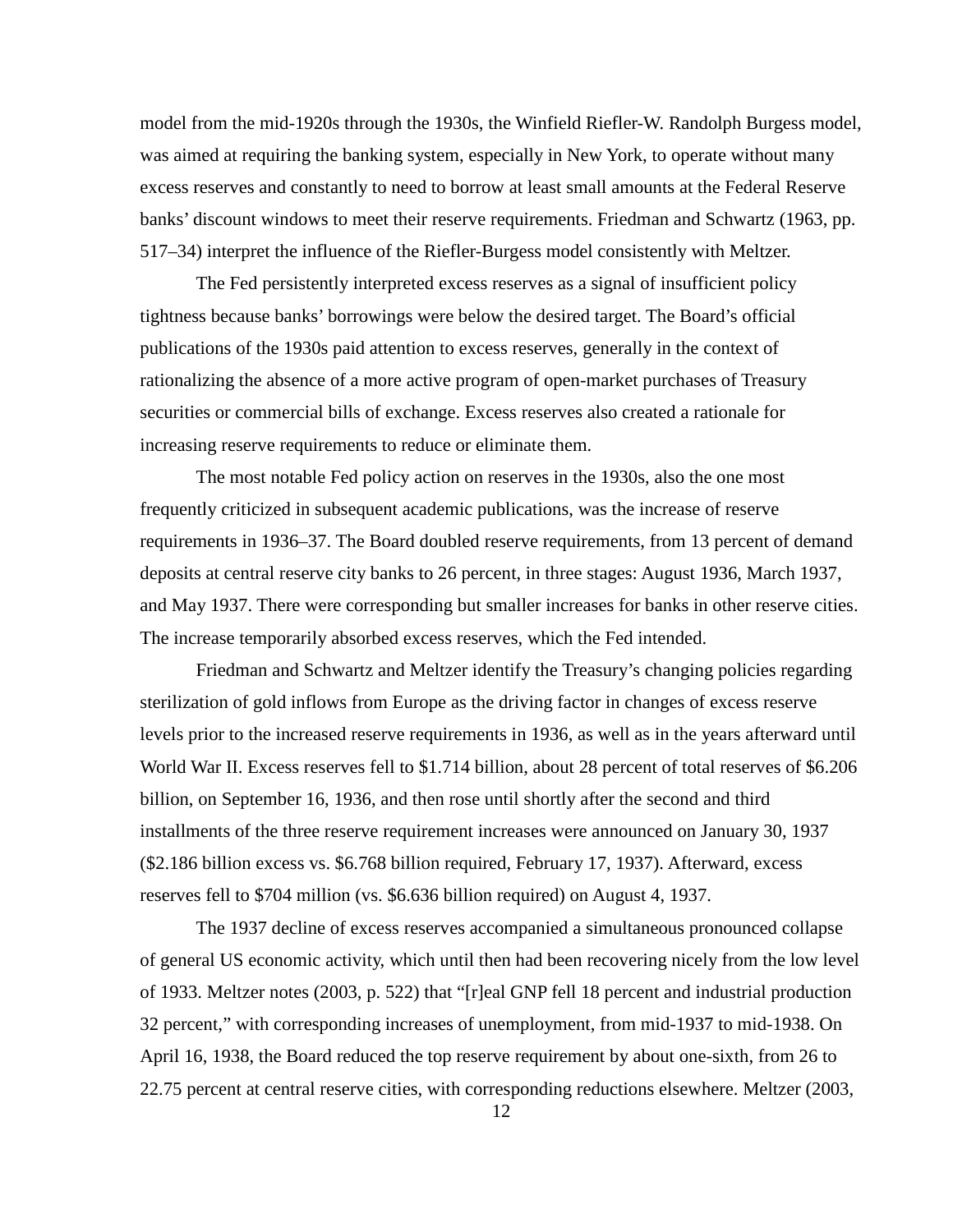pp. 529–33) interprets the April 1938 reduction of required reserves as the Fed's contribution to part of the White House economic recovery program of that spring, including a temporary desterilization of European gold inflows.

The US gold reserve rose from about \$4 billion, 1929–33, to more than \$13 billion in 1937. Once war began in Europe in 1939, the gold reserve rose from nearly \$15 billion to more than \$20 billion before US entry into the war at year-end 1941. When desterilized, the gold inflows added to excess bank reserves.

The April 1938 reduction of required reserves occurred even though excess reserves had been rising again (probably due to the Treasury's desterilization of gold inflows) for more than six months, to \$1.727 billion (23 percent of the \$7.472 billion required). There were no further sustained decreases in excess reserves until World War II.

The causes of the 1937–38 recession are various, and it probably overstates the case to call the Board's increase of reserve requirements the primary cause. Academic opinion generally holds that the increase was not helpful and worsened the "atmospherics" of the political and economic environment of the time. Other factors that Meltzer identifies (2003, pp. 521–23) as contributing causes for the recession include a reduction of World War I soldiers' bonus payments made the year before as a form of federal stimulus to the economy (in other words, the stimulus program ended); passage of an undistributed profits tax (which had the perverse effect of taxing part of corporations' capital if it could not be invested or paid out as dividends fast enough—the tax was repealed effective in 1940); the beginning of collection of Social Security taxes (which the economy experienced as a new tax and not a replacement tax); a new round of anti-trust actions intended to hold down price increases; the initial round of labor organizing and strikes under the new Wagner Act of 1935; and Administration rhetoric deemed hostile to business interests. Meltzer is cited here chiefly for summarizing nicely the recessioncausing factors identified in other studies as well as his own.

The key conclusion about Fed policy drawn by most scholars of the 1930s is that those policy decisions occasionally were led astray by the continuing and usually growing presence of excess reserves in the banking system. The Board's public statements on the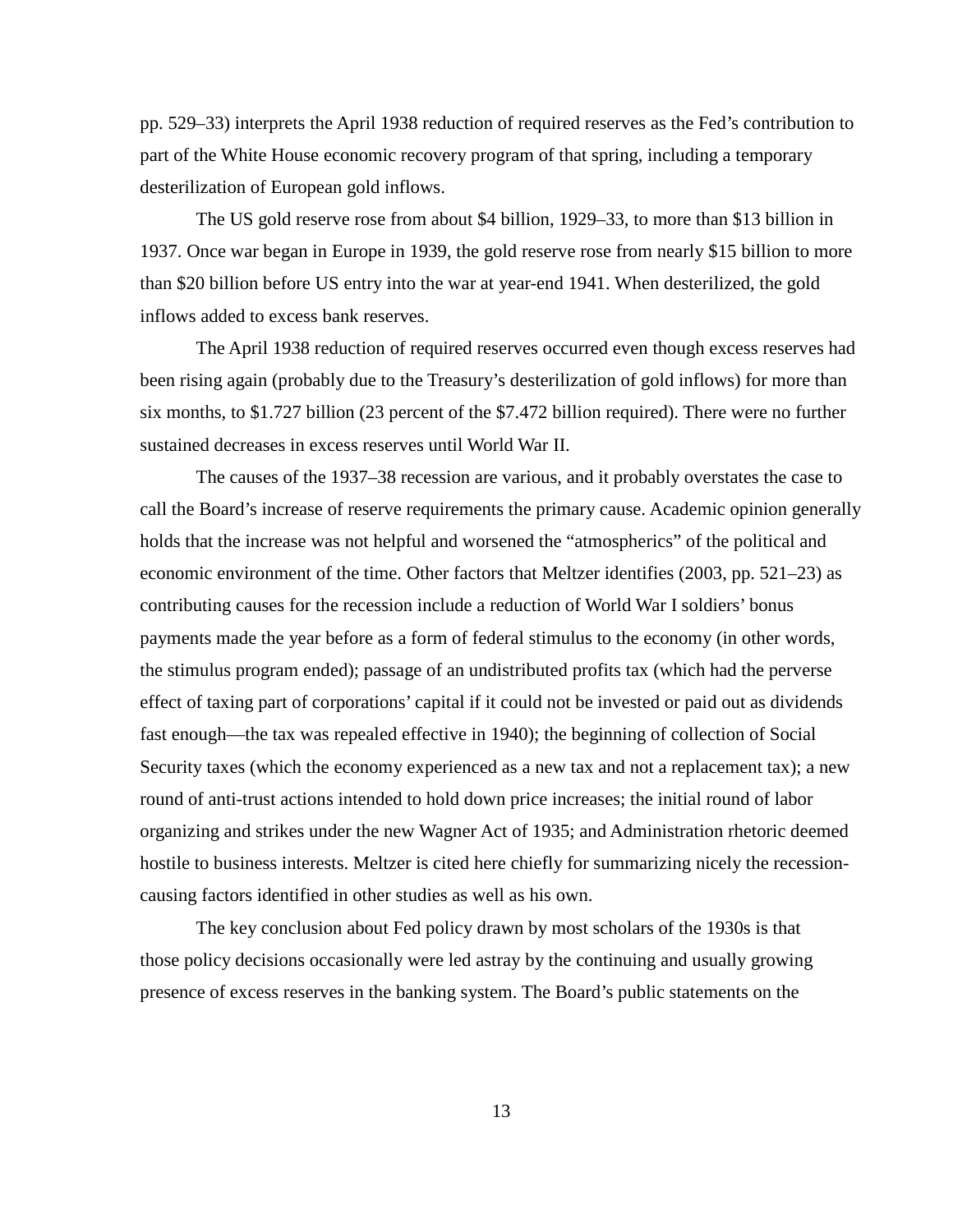1936–37 reserve requirement increases express concern about the continued existence of excessive reserves as the driving factor in support for the increases. $<sup>2</sup>$  $<sup>2</sup>$  $<sup>2</sup>$ </sup>

# **CONCLUSION: WHAT WE CAN LEARN FROM THE 1930s ABOUT HOW TO HANDLE THE PROBLEM OF THE FED'S EXCESS RESERVES TODAY**

One valid conclusion from this study very well could be that we should ignore the presence of excess reserves in the banking system as a day-to-day guide to the Fed's monetary policy. It was a misinterpretation of the presence of excess reserves that drove the 1930s Fed to refrain from expansionist monetary policies (like purchasing Treasury securities or commercial bills of exchange in the open market) during periods of negative real interest rates not unlike the present. A perception of insufficient tightness in financial markets does not always translate into boom times in the non-financial economy.

Today, a plausible argument can be made that the Fed's monetary policy leniency and misinterpretation of periodic financial market or employment market slackness since autumn 2008 have created too many excess reserves again. In retrospect, it is difficult to see how further expansion of the excess reserves pool by the quantitative easing programs in 2009–13, once the initial round of emergency lending generally ceased in March 2009, assisted in the maintenance of sound economic conditions or helped lay the basis for a sustained recovery. QE3, the present expansion program, simply adds to the already existing enormous excess supply of reserves.

Interest-earning excess reserves constitute an administrative problem for the Fed and are a drain on net federal income as long as the Fed pays interest on them (the Fed's interest payments reduce its own income and, thus, the "interest on Federal Reserve notes" paid to the Treasury). Real rates of return have to become positive for borrowers to identify projects for

<span id="page-14-0"></span><sup>&</sup>lt;sup>2</sup> Sources cited begin with Friedman and Schwartz (1963). For the Federal Reserve era (1913 forward), see Meltzer (2003). For Federal Reserve information and data, see Federal Reserve Bulletin issues for the years cited; various parts of the Board's website ("All Statistical Releases") for contemporary data. Historical Federal Reserve data also are available on the FRED website maintained by the Federal Reserve Bank of St. Louis. Interest in writing this article was stimulated by receipt from William F. Ford, former president of the Federal Reserve Bank of Atlanta and currently a professor of finance at Middle Tennessee State University, of an archived copy of a March 1936 pamphlet published by the Federal Reserve Bank of Cleveland , "The Federal Reserve System Today." That pamphlet includes charts and data on excess reserves. It was published to acquaint the public with recent changes in the System's operations and policies after extensive changes were made pursuant to enactment of the Banking Act of 1935 the preceding year. (See Federal Reserve Bank of Philadelphia 1936, pp. 15–19; we assume that each Reserve Bank initially published its own version identical to the version cited.)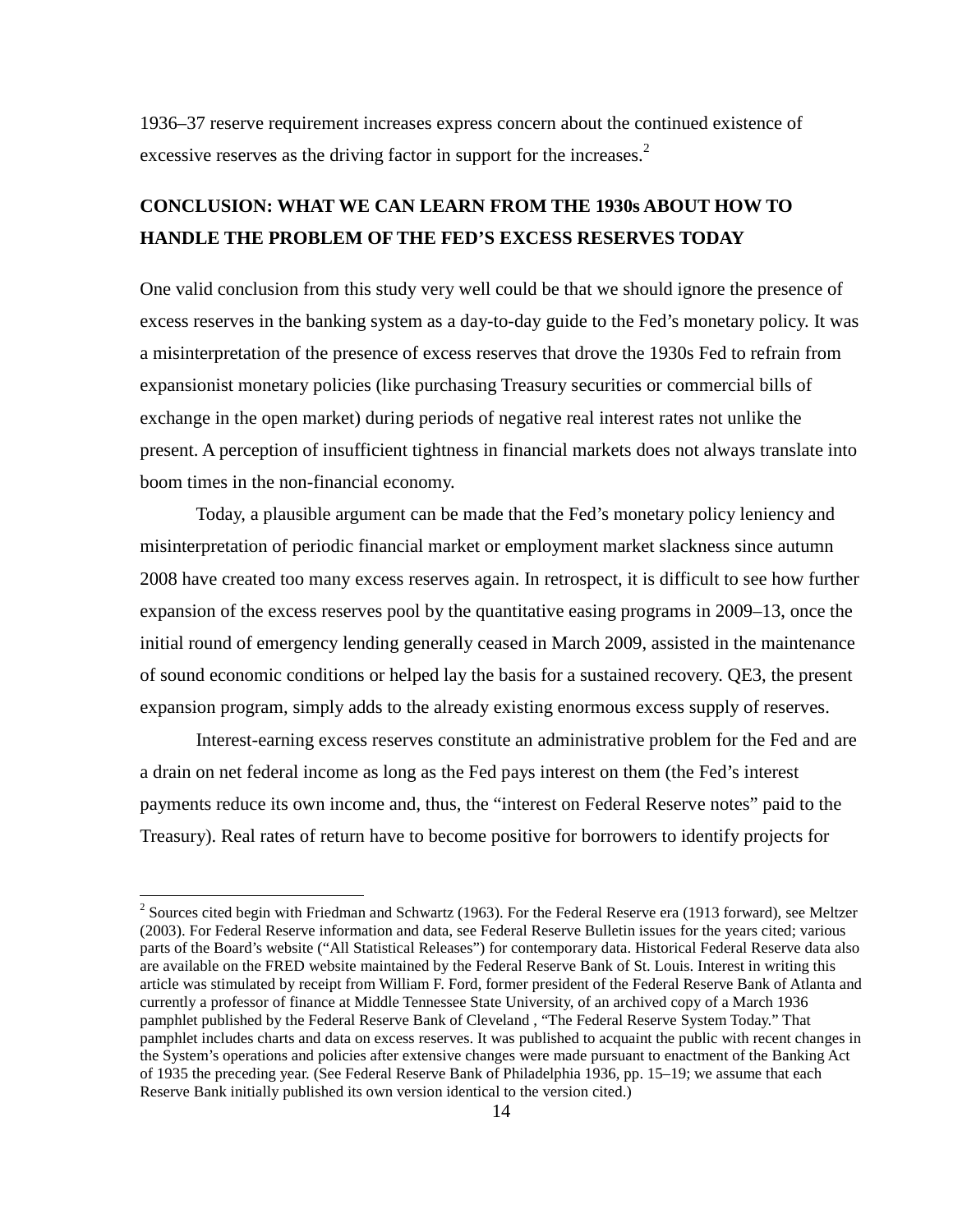which they wish to borrow and for lenders to prefer to lend instead of receiving net positive interest payments for excess reserves held at the Fed.

On balance, it is reasonable to conclude that it would be better for the Fed at least to take steps to discourage the further accumulation of excess reserves and to retire, say, at least ten percent of them each year (by open-market sales of Treasury securities or, if feasible, government agency securities) for the next ten years. Sales of such comparably modest quantities (about \$180 billion a year at the current level) probably could be offset, if need be, by net Fed purchases of Treasury securities if the economy seemed to undergo an outright contraction. The 1930s experience shows that it can take a long time to dispose of excess reserves (a decade then). Also, with federal budget deficits continuing to run about \$1 trillion a year, having the Fed sell about \$180 billion a year of (preferably) mortgage-backed securities and longer maturity Treasury securities should be feasible and comparatively non-disruptive to market demand for Treasury paper: At this rate, the amount of securities added to the market by Fed sales would add to supply only at the margin.

The ECB took important steps to reduce its own excess reserves in mid-2012 by increasing required reserves so as to move about one-half of the total into the category of required reserves. At this writing, however, Europe generally is viewed as experiencing an economic recession. Other factors are in play there, too, including threats of civil and political disorder in several countries, but raising the level of bank reserves could reduce the overall level of bank credit available for lending to productive enterprises, thereby making the European recession worse. Europe also is more dependent on bank credit day-to-day than countries like the United States or, to a lesser degree, the United Kingdom with established securities markets.

In any case, disposing of excess reserves would remove a temptation for an easy path to inflation for Fed policymakers and would improve the quality of the Fed's responses to monetary policy developments by enabling the Fed to manage open-market purchases and sales in a positive nominal interest rate environment. Positive interest rates, in the present environment, would provide relief to savers relying on interest income and might encourage some of the more entrepreneurial spirits in society to undertake new projects requiring investment.

The decline of some market interest rates to zero and even below during the second half of 2011 and the persistence of negative real rates afterward should have been an alarm bell for

15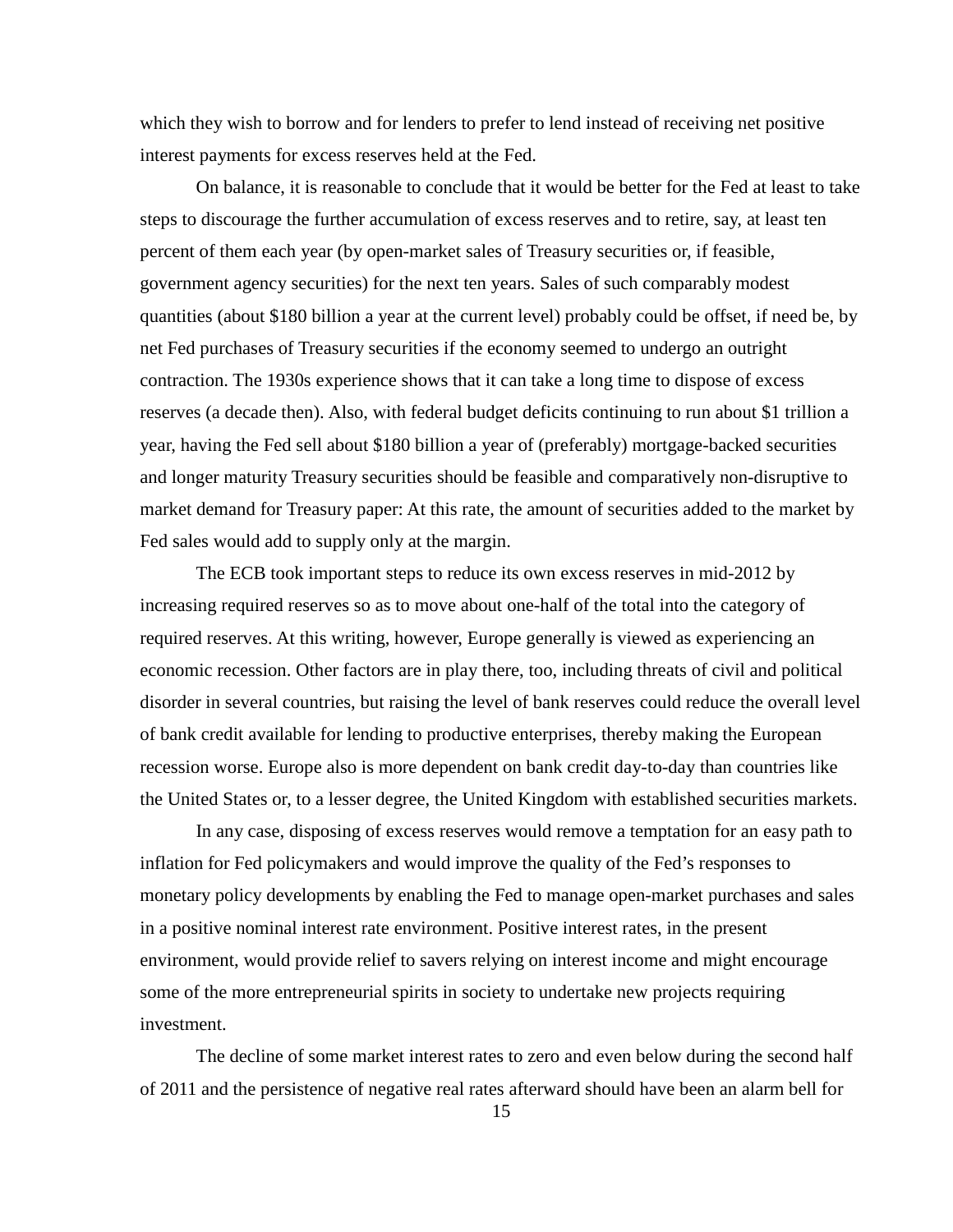the Fed showing that its policies were not working. It is hard to make interest rates turn positive with a large market overhang of \$1.8 trillion of excess reserves paying a positive rate of return to banks in a stagnant economic environment.

It may turn out that there are no policies that could resist the depressive effects of external events beyond US control on the US banking system, ranging from military engagements abroad to bank failure (domestic or foreign), Japanese money creation and currency devaluation, or sovereign debt default in Europe. But it would be a policy mistake not to begin now to try to offset the domestic economic drag of excess reserves while awaiting more bad news from abroad.

In the 1930s, after all, gold flows fleeing political turmoil in Europe helped create the Fed's monetary policy conundrums of that era. Unsterilized gold inflows increased overall bank reserves then and thus increased excess reserves, once the excess emerged. After the Treasury began to sterilize gold inflows, a policy that amounted to stop-go driven by political factors, excess reserves stabilized until the next round of Treasury desterilization, a cycle that repeated itself several times in the 1930s.

It is easy to imagine a general flight of foreign capital into the US dollar, with a corresponding increase of US bank deposits (and reserves!), today if European economic policy coordination fell apart, if military or crime-driven actions abroad disrupted local economies, or if China's investment bubble fell apart, just to list several things analogous to the events of the 1930s that should be weighed in any analysis of excess reserves today. But the wisest decision would be gradually to remove excess reserves as barriers to effective US policy responses to any such new factors today.

In the United States, the excess reserves of the 1930s went away when banks were offered government-guaranteed lending alternatives requiring a lot of new investment, in that case involving the funding of defense production loans. Any comparable program today probably should aim at encouraging banks to move reserves into an activity that would draw down the monetary base (reserves held at the Fed), but would not expand the money supply (monetary aggregates created by the banks themselves).

In light of the vast quantity of excess reserves, it would be desirable to identify a few major programs that would be desirable in their own right and that could absorb a lot or all of the excess reserves if they were accompanied by government guarantees. Two such programs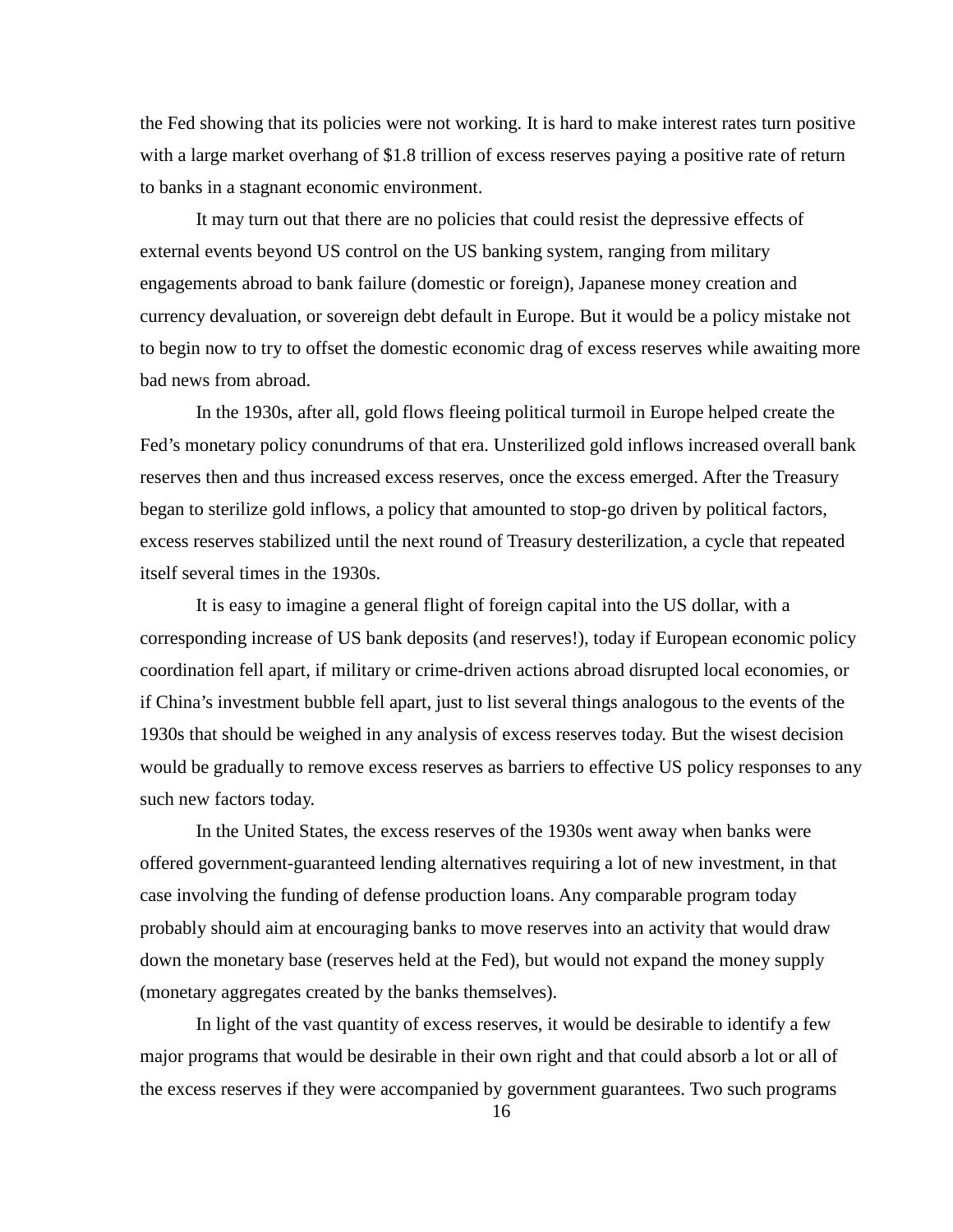immediately come to mind: Refinancing all student loans (now in excess of \$1 trillion) or refinancing pre-2009 mortgages that are in default or heading for foreclosure (probably between \$2.2 and \$2.5 trillion). The time horizon for mortgages to be considered for refinancing could be extended as far as year-end 2012 (the commencement of the present QE program) if not enough qualified borrowers emerged. Qualified borrowers should have negative equity in their houses not in excess of ten percent and should be offered financing terms up to ten or 15 years at a fixed rate set slightly in excess of the Treasury's borrowing costs for bonds of equal maturity. In any case, the repayment schedule should be set so that the borrower would reach positive equity based on current home values within ten years.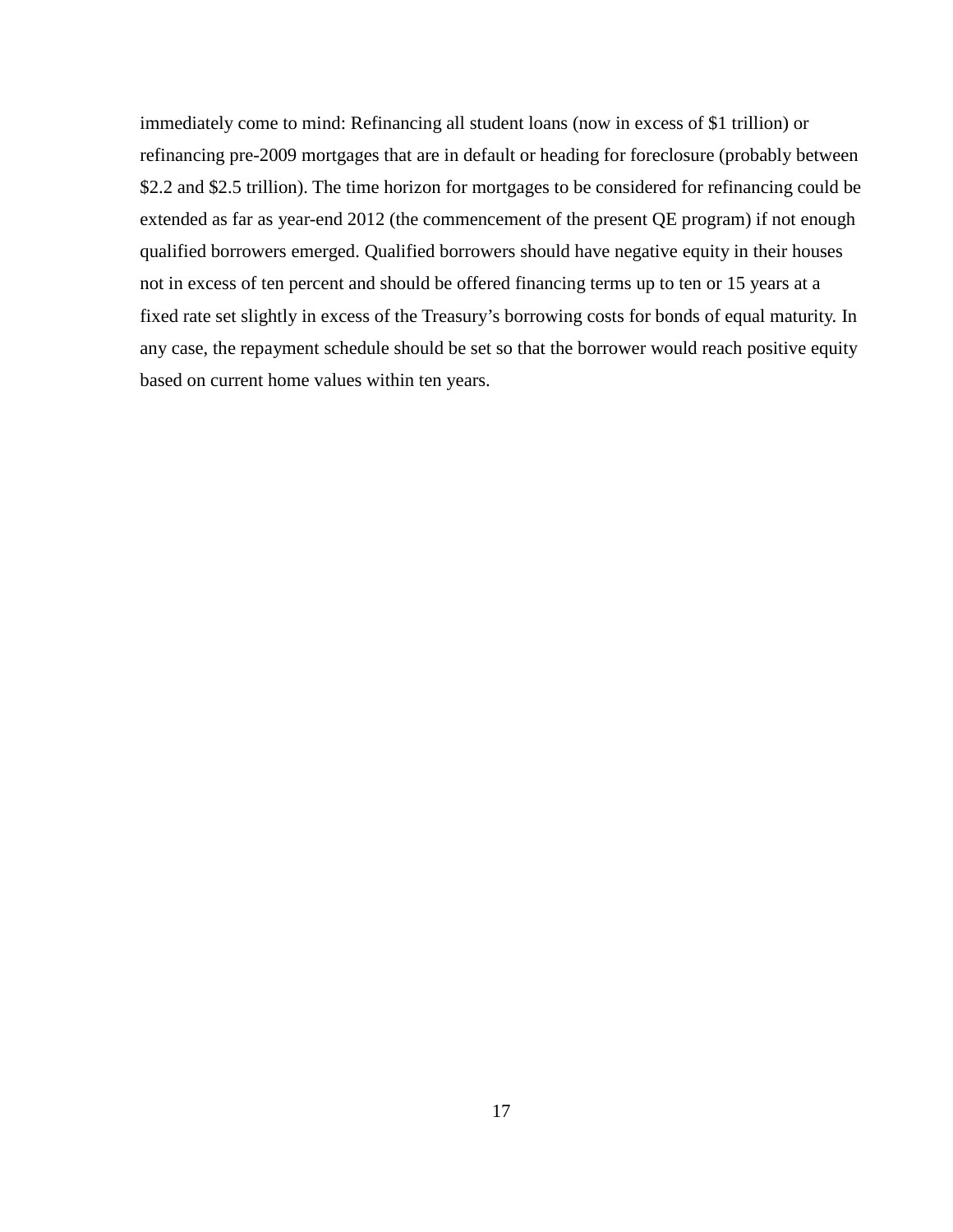## **APPENDIX 1**

*Table A1.* Federal Reserve Banks, factors affecting reserve balances (all amounts in billions of dollars unless otherwise noted)

| Category                         | 8/1/2007 | 9/30/2011 | 4/17/2013 |
|----------------------------------|----------|-----------|-----------|
| Total reserves                   | 42       | 1636      | 1905      |
| Required reserves                | 40.4     | 93.7      | 111.6     |
| Excess reserves                  | 1.6      | 1542      | 1794      |
| Monetary base                    | 822.9    | 2632      | 3024      |
| Total factors affecting reserves | 909.4    | 2895      | 3339      |

*Source:* FRB (2013a, b)

*Table A2*. US M1 and M2 data plus commercial and industrial (C&I) loans (all amounts in billions of dollars unless otherwise noted)

| <b>Category</b> | 8/1/2007 | 9/30/2011 | 4/17/2013 |
|-----------------|----------|-----------|-----------|
| M1              | 1616     | 2127      | 2514      |
| M <sub>2</sub>  | 7294     | 9541      | 10536     |
| C&I loans       | 1283     | 1297      | 1555      |

*Source:* FRED (2013a, b); FRB (2013c)

*Table A3.* ECB statements (amounts in billions of euros)

| Category                        | 8/1/2007 | 9/30/2011 | 4/17/2013 |
|---------------------------------|----------|-----------|-----------|
| Required reserves               | 189.6    | 204.9     | 329.8     |
| Excess reserves                 | 0.1      | 358.1     | 312.6     |
| Monetary base (US components)   | 925      | 1513      | 1832      |
| ECB gold reserve (market val.)  | 172      | 420       | 435       |
| ECB balance sheet               | 1195     | 2289      | 2617      |
| $M1$ (end March 2013)           | 3754     | 4755      | 5176      |
| M <sub>3</sub> (end March 2013) | 8304     | 9466      | 9814      |
| Dollars per euro                | 1.3818   | 1.3429    | 1.3065    |

*Note:* Peak value after August 1, 2007: 1.5914 (July 7, 2008); low value after August 1, 2007: 1.1934 (May 31, 2010).

*Source:* ECB (2013a, b)